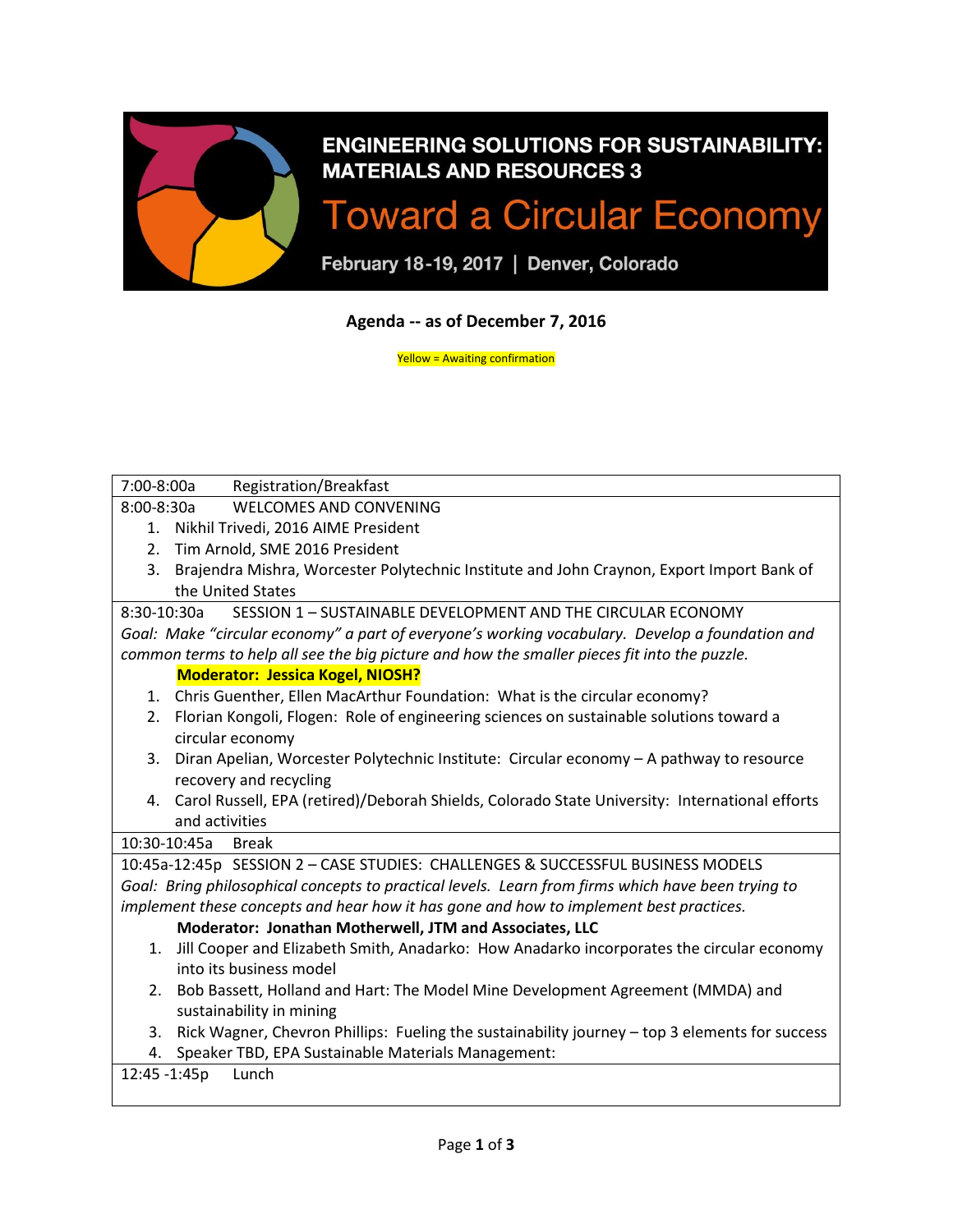#### 1:45-3:15p SESSION 3 -- EDUCATING THE FUTURE ENGINEER

*Goal: Discuss challenges that need to be addressed by academia to better prepare future engineers to more effectively promote and implement the benefits of a circular economy through incorporation of appropriate curricula in addition to the more standard, historical technical focus areas.*

#### **Moderator: Deborah Shields, Colorado State University**

- 1. Jeff Fergus, Auburn: Introducing the circular economy to undergraduate students
- 2. Brajendra Mishra, WPI:
- 3. Catherine Mulligan, Concordia: An interdisciplinary research and training program in sustainability - CIWESS
- 4. Jessica Smith, Colorado School of Mines: Where are the people? Including social sustainability in the circular economy

#### 3:15-3:30p Break

#### 3:30-5:00p SESSION 4 – WATER

*Goal: Water is at the core of so many processes along a product or asset life cycle, so it is important that everyone understand these resulting challenges, especially given the emotional and local/regional factors that are integrated as part of this important, strategic topic.*

#### **Moderator: Carol Russell, EPA (retired)**

- 1. Will Sarni, Deloitte:
- 2. Eleanor Allen, Water For People:
- 3. Stephen Northey, Monash: Water footprinting communicating mine site water performance in a circular economy
- 

| 4. Joe Lima, Schlumberger: |                                                                                              |
|----------------------------|----------------------------------------------------------------------------------------------|
| $5:00-5:30p$               | <b>REVIEW OF DAY 1:</b>                                                                      |
| 5:30-7:00p                 | SESSION 5 - POSTER SESSION AND NETWORKING RECEPTION                                          |
|                            | Timothy Ajayi, OSIT: Sustainable energy generation through waste water: a case study of the  |
|                            | city of Lagos, Nigeria                                                                       |
|                            | 2. Li Chengcheng, SEU: Engineering of a -glucosidase hyper-production trichoderma reesei     |
|                            | strain with glucose tolerant ability and the application in ethanol production               |
|                            | 3. Ross Guenther, Ceramext: Ceramext technology recycles mine tailings to quality ceramic    |
|                            | products                                                                                     |
|                            | 4. Sumedh Gostu, WPI: Impact of red-mud recycling on environment sustainability              |
| 5.                         | Sean Kelly, Worcester Polytechnic Institute: Value creation through enabling technologies to |
|                            | up-cycle aluminum scrap                                                                      |
| 6.                         | Yan Wang, Worcester Polytechnic Institute: Options for end-of-life EV Li-ion batteries       |
|                            | Mark Strauss, Worcester Polytechnic Institute: The Recovery of Yttrium and Europium from     |
|                            | Phosphor Dust                                                                                |

**Day 1: February 18, 2017**